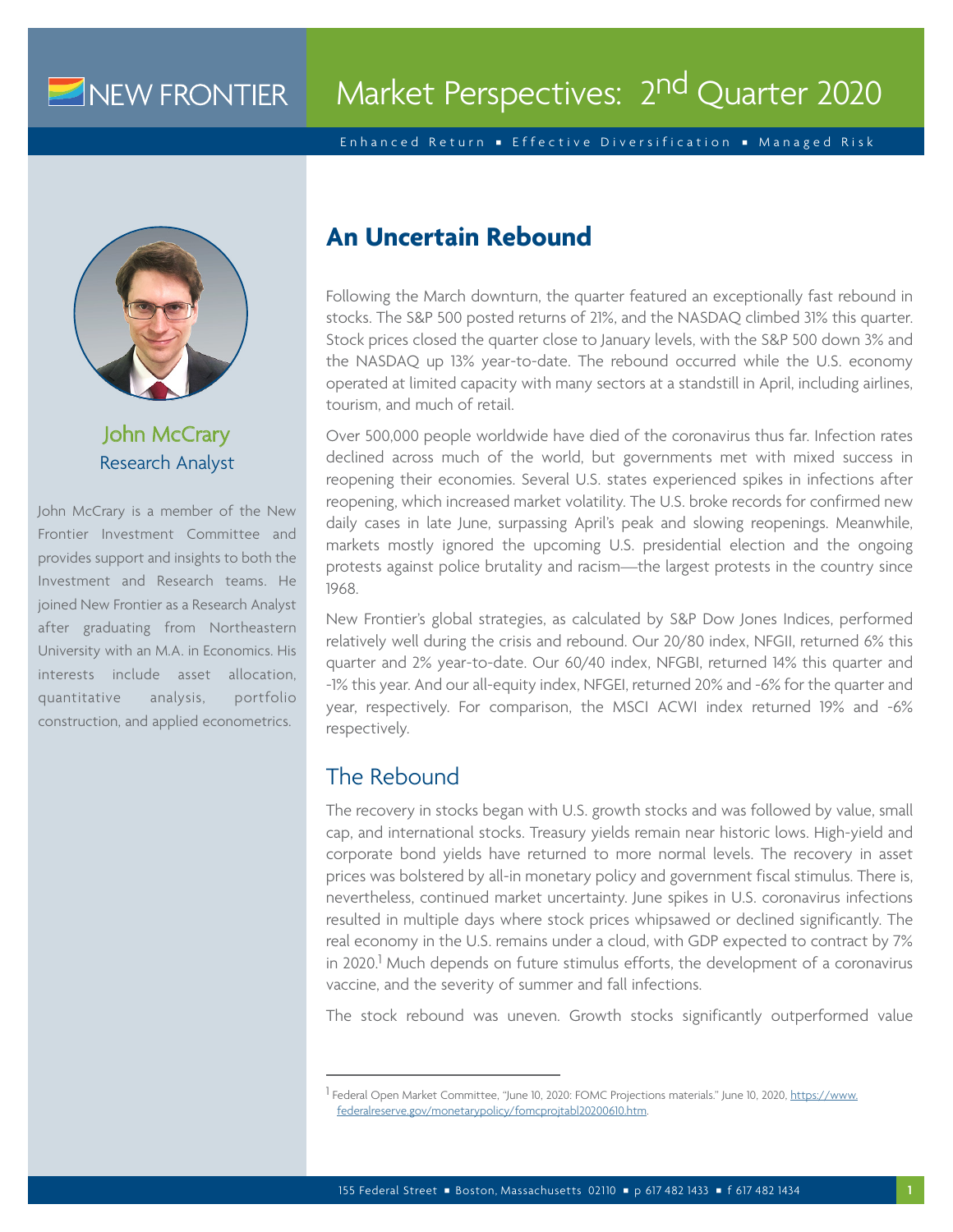NEW FRONTIER

#### Enhanced Return Effective Diversification Managed Risk

#### About New Frontier

New Frontier is a Boston-based institutional research and investment advisory firm specializing in the development and application of stateof-the-art investment technology. Founded in 1998 by the inventors of the world's first broad spectrum, patented, provably effective portfolio optimization process, the firm continues to pioneer new developments in asset allocation and portfolio selection. Based on practical investment theory, New Frontier's services help institutional investors across the globe to select and maintain more effective portfolios.

More information is available at newfrontieradvisors.com

stocks, both this quarter and year-to-date. The S&P 500 Growth index posted an 8% return this year, whereas the S&P 500 Value index returned -16%. Although U.S. small cap outperformed large cap this quarter, the Russell 2000 lost 13% year-to-date—10% worse than the S&P 500. U.S. stocks outperformed international equities by 4% this quarter (based on the S&P and ACWI ex-US indices).

## The Federal Reserve

The Fed is responsible for a good portion of the recovery in asset prices. Perhaps most importantly, the Fed successfully implemented the policies it announced in March, including buying investment-grade corporate bonds and large quantities of Treasurys.

In April the Fed announced a set of programs worth \$2.3 trillion. It pledged to purchase small business loans issued under Congress's Paycheck Protection Program. It also introduced the Main Street Lending Program, offering up to \$600 billion to small and medium sized businesses. Moreover, the Fed declared it would purchase high-yield bond ETFs. Additionally, it promised to buy up to \$500 billion in municipal bonds.

Later in the quarter, the Fed expanded many of its stimulus programs. The Fed also clarified its approach to buying individual corporate bonds: its secondary market purchases track an index of nearly 800 companies rated investment-grade in mid-March; however, the bonds must have a remaining maturity of five years or less. The Fed's balance sheet swelled from \$4.2 to \$7.1 trillion year-to-date, and it will maintain near-zero interest rates through 2022.<sup>2</sup> These efforts buoyed asset prices, as did bond-buying programs in Europe and Japan.

#### Fiscal Stimulus

Bipartisan stimulus programs have likewise bolstered asset prices. The \$2.2 trillion CARES package supported firms of all sizes. Despite the shaky rollout of some CARES programs, they kept many companies afloat. Nevertheless, many unlisted mom-and-pop businesses have permanently shuttered.

No major fiscal stimulus package has passed into law since March. The largest package this quarter provided \$500 billion for small business loans and hospitals. Nonetheless, more fiscal stimulus is likely. Fed Chairman Powell and President Trump have voiced strong support.

<sup>&</sup>lt;sup>2</sup>The New York Federal Reserve. "FAQs: Primary Market Corporate Credit Facility and Secondary Market Corporate Credit Facility." Updated June 29, 2020, [https://www.newyorkfed.org/markets/primary-and-secondary-market-faq/](https://www.newyorkfed.org/markets/primary-and-secondary-market-faq/corporate-credit-facility-faq) [corporate-credit-facility-faq.](https://www.newyorkfed.org/markets/primary-and-secondary-market-faq/corporate-credit-facility-faq)

Federal Reserve Economic Data. "Total Assets (Less Eliminations from Consolidation): Wednesday Level." Updated June 25, 2020, https://fred.stlouisfed.org/series/WALCL.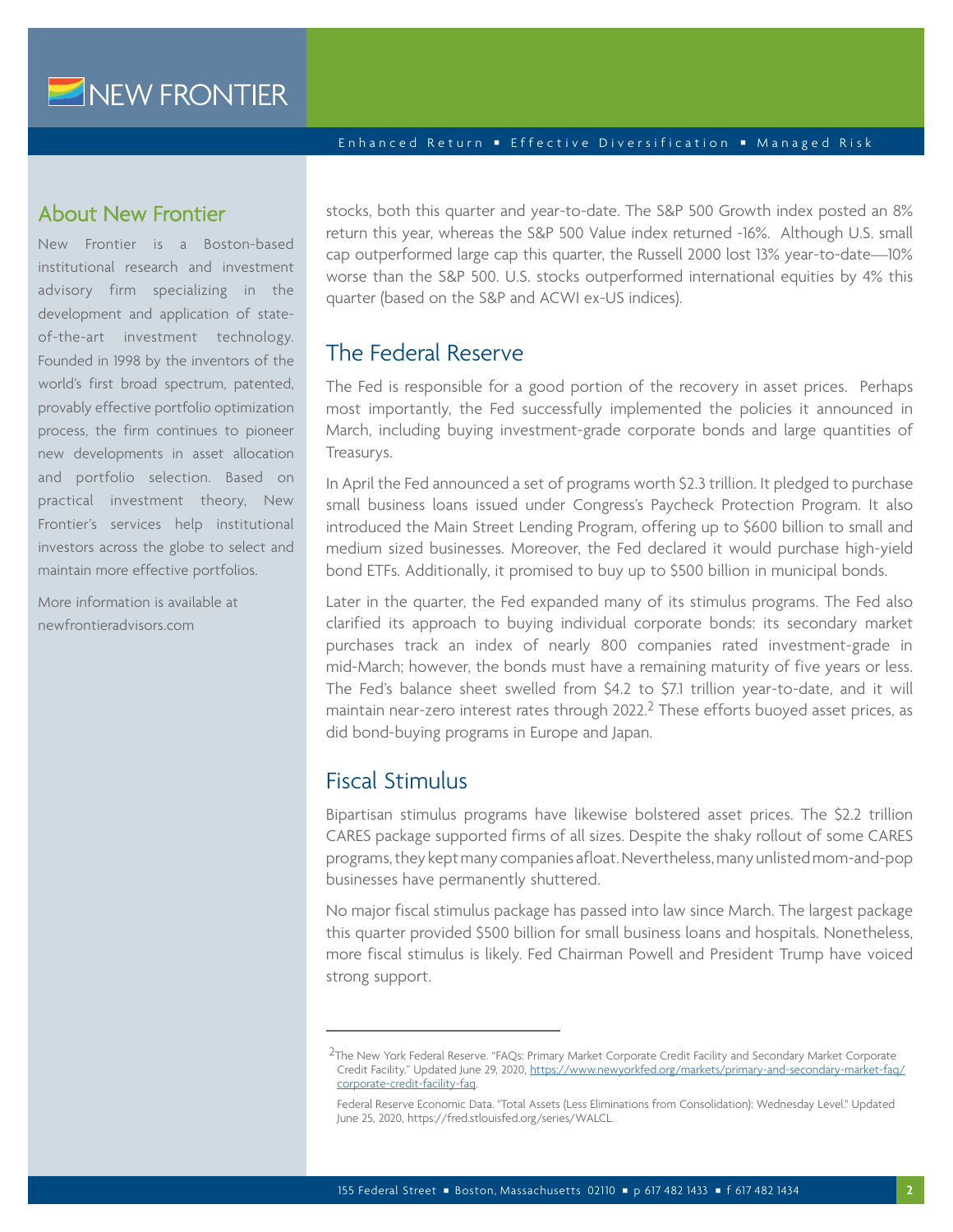#### New Frontier Portfolios

New Frontier develops and manages a broad range of ETF asset allocation portfolios for advisors and their clients, and currently oversees over \$3 billion in global ETF asset allocation portfolios.

Previous fiscal stimulus packages tempered the unemployment rate; however, another package is likely necessary to avoid more large-scale job losses. A company's value is greatly determined by the quality of its workers—its human capital. Laying off good workers sheds this essential capital, limiting a firm's economic output. Waiting until after the downturn to rehire workers would raise unemployment, reducing consumer demand further and slowing the recovery. An additional, appropriately defined stimulus package may mitigate harm to the economy in the long-term.

U.S. states face record revenue shortfalls. States have contemplated drastic budget cuts, including possible cuts to healthcare or unemployment benefits.3 Congress's \$600 weekly boost to unemployment payments is scheduled to expire on July 31. All of these factors threaten to undermine the recovery. More federal support for states is urgently needed.

#### A Puzzling Market

Despite the rally in stocks, returns on most bonds were positive or flat this quarter. Although the Fed issued a large volume of Treasurys, yields remain near historic lows. Investment-grade corporate bonds returned 9% this quarter and 5% year-to-date (based on the Barclays US Corporate index). Demand for low-risk assets has been high. Paradoxically, given the stock rally, investors seem simultaneously bullish and bearish.

Economic data on production, spending, and unemployment has been grim since March. April's economic data was stark. Yet the data improved markedly in May and June, albeit from a low level. The June 5 jobs report from the Bureau of Labor Statistics showed unemployment fell from 15% in April to 13% in May. The July 2 report showed a further 2% decline in unemployment in June. Despite the improved data, many investors have been concerned about the disconnect between stock prices and the real economy. According to the Fed, U.S. GDP will likely not return to pre-pandemic levels until 2022. Stock valuations may be unsustainable even with future monetary and fiscal support.

#### International Markets

Stocks in developed countries rebounded as infection rates declined, but markets remain below January levels. European stocks did well this quarter, in part because Germany supported the EU's proposed €750 billion stimulus. Although Latin America has become an epicenter of the virus, most emerging markets have rebounded.

<sup>3</sup>*The Economist*. "The state-budget train crash." June 18, 2020, [https://www.economist.com/united](https://www.economist.com/united-states/2020/06/18/the-state-budget-train-crash)[states/2020/06/18/the-state-budget-train-crash](https://www.economist.com/united-states/2020/06/18/the-state-budget-train-crash).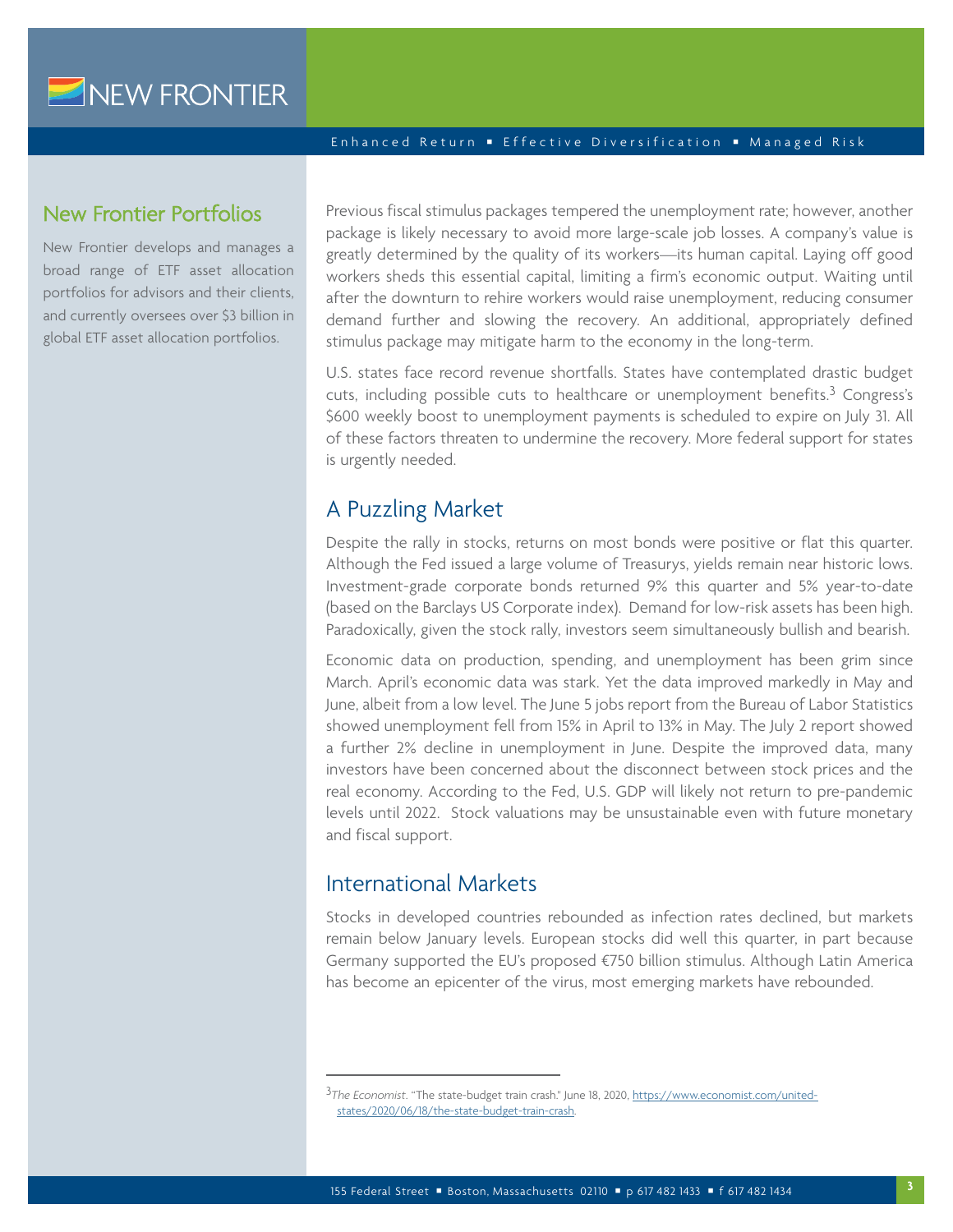#### China, Hong Kong, and the U.S.

As China's recovery continued, it passed a national security law criminalizing "subversion" in Hong Kong. In response, the U.S. began revoking Hong Kong's status as an entity separate from China. The U.S. imposed restrictions on defense exports, and more changes are expected. This endangers Hong Kong's status as a global financial center.

Throughout the quarter, the Sino-American conflict continued. The U.S. and China routinely criticized each other publicly. They quarreled about tariffs and the South China Sea. In May, President Trump announced that the U.S. would withdraw from the World Health Organization (WHO), partly because he felt the WHO was soft on China. The U.S. also clashed with the EU and the World Trade Organization over tariffs. Taken together, these incidents disturb the global economic order and increase uncertainty for investors.

## Oil and Gold

WTI crude prices went negative on April 20 for the first time in history. But prices recovered, and WTI crude ended the quarter at \$39 a barrel. The recovery was largely driven by an expected uptick in economic activity, especially travel. Another round of lockdowns would likely harm oil prices.

Gold rose 13%, closing the quarter 6% below its all-time high in 2011. Fears about currency depreciation, inflation, or another stock crash are potential causes. Gold is a desirable store of value everywhere.

#### The Coronavirus Response in the U.S.

Many countries experienced spikes in June infections. In June, Italy's peak was 580 confirmed daily cases. In Japan, China, and South Korea, the June peaks were all under 120 daily cases. In contrast, the U.S. recorded over 25,000 new infections *every day* in late June, with a then-record 45,000 cases on June 26. These numbers are not mere artifacts of increased testing: California, Texas, and other states set records for hospitalizations.4 A fearful spike in American deaths is likely over the summer.

Compliance with public health advice has been mixed in the U.S., especially in states

<sup>4</sup>*The New York Times.* "Coronavirus Map: Tracking the Global Outbreak." Updated daily, [https://www.nytimes.com/](https://www.nytimes.com/interactive/2020/world/coronavirus-maps.html) [interactive/2020/world/coronavirus-maps.html.](https://www.nytimes.com/interactive/2020/world/coronavirus-maps.html)

*Worldometers.info*. "Covid-19 Coronavirus Pandemic." Updated daily, <https://www.worldometers.info/coronavirus/>.

Czachor, Emily. "Coronavirus Hospitalizations Peak in California and Texas as Cases Soar." *Newsweek*, June 27, 2020, <https://www.newsweek.com/coronavirus-hospitalizations-peak-california-texas-cases-soar-1513898>.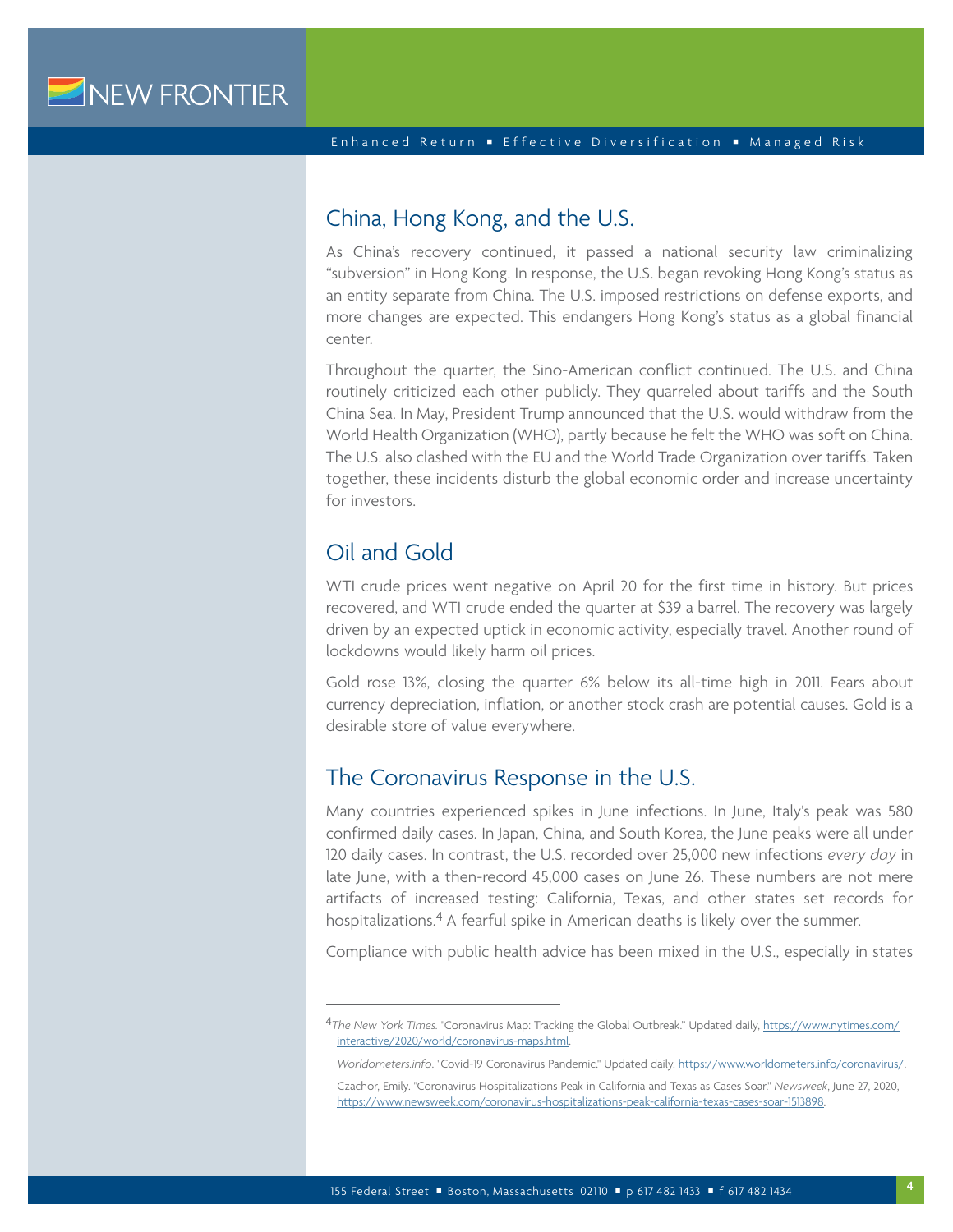with few initial cases. By March, mask wearing was nearly universal in East Asia, but tens of millions of Americans refused to wear masks and did not exercise social distancing well into June. Senior government officials challenged the opinions of health experts, pushed for lifting lockdowns quickly, and called into question the pandemic's severity. Many Americans tragically did not know what to believe, so they did not alter their behavior. Over 125,000 Americans have died from COVID-19 as of this writing.

If a country does not get the coronavirus under control, its economy and financial markets will suffer. The U.S. economy risks being left behind the world economy. The federal government needs to have a clear and effective response to the virus. This includes giving well-informed health advice. The consequences of failing to do so could be dire for thousands of Americans.

#### Looking Ahead

Until there is a broadly available vaccine, economic activity will likely not return to normal. The many businesses that depend on in-person interaction will struggle, and consequently unemployment will remain elevated. Even well-paid workers may reduce expenditures due to job insecurity and fewer spending opportunities. Demand will likely suffer further. Despite the recovery in stocks, there is a limit to the strength of an economic recovery without a widely available vaccine.

### Advice for Investors

Investment uncertainty always exists in any time period. But investors who cashed out in March missed a historic rebound. Timing the market is not recommendable for long-term investors. A key lesson of 2020 is the importance of staying invested even during times of high volatility. We believe that an appropriately risk-targeted, globally diversified portfolio is as important as ever. Maintaining an optimally risk-controlled portfolio is most desirable.

#### Research Announcement

On April 16, New Frontier President and CEO, Dr. Richard Michaud, Managing Director of Research, Dr. David Esch, and Chief Investment Officer, Robert Michaud, presented their latest research in a [landmark webinar](https://www.youtube.com/watch?v=SlzZr_D-HoU) sponsored by the [CFA Society Boston](https://www.cfaboston.org/store/events/registration.aspx?event=041620&expand=TRUE) to nearly 400 investment professionals and academics from all over the world. The presentation titled "Is Quant Fundamentally Flawed?" is based on the paper, ["Estimation](https://www.newfrontieradvisors.com/media/1798/fundamental-law-march-2020.pdf)  [Error and the 'Fundamental Law of Active Management:' Is Quant Fundamentally](https://www.newfrontieradvisors.com/media/1798/fundamental-law-march-2020.pdf)  [Flawed?,"](https://www.newfrontieradvisors.com/media/1798/fundamental-law-march-2020.pdf) published in the most recent issue of the *[Journal of Investing](https://eprints.pm-research.com/17511/34898/index.html?45419)*. A summary is given below: